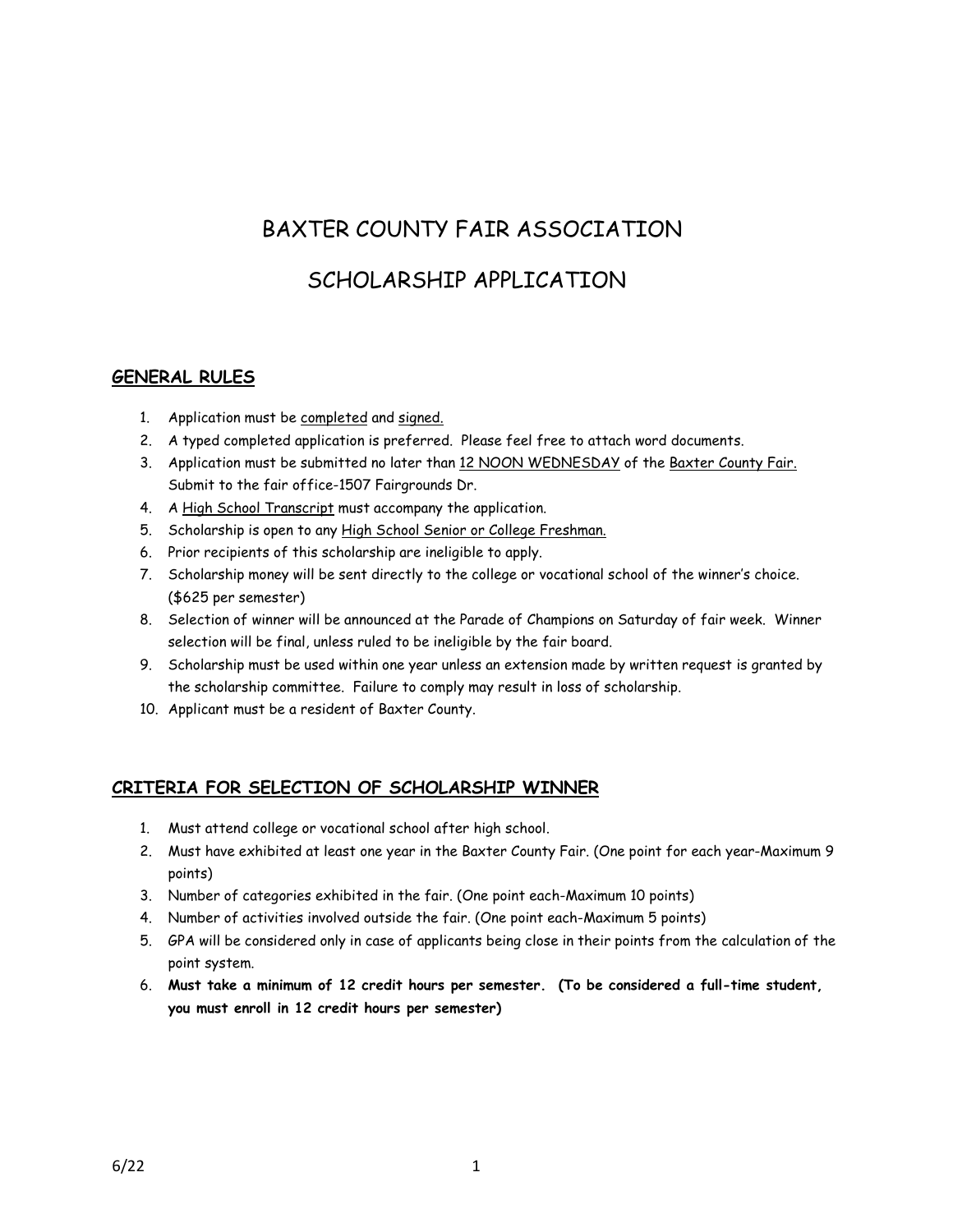## **PART 1 (ONE POINT)**

| SOCIAL SECURITY NUMBER                        |  |  |  |  |
|-----------------------------------------------|--|--|--|--|
|                                               |  |  |  |  |
| YEAR GRADUATING OR GRADUATED                  |  |  |  |  |
| # OF STUDENTS IN HIGH SCHOOL GRADUATING CLASS |  |  |  |  |
| YOUR RANK IN CLASS ______________             |  |  |  |  |
|                                               |  |  |  |  |

## **VERIFICATION:**

## **WE CERTIFY THAT ALL INFORMATION GIVEN ON THIS APPLICATION IS TRUE, CORRECT AND COMPLETE TO THE BEST OF OUR KNOWLEDGE.**

STUDENT'S SIGNATURE \_\_\_\_\_\_\_\_\_\_\_\_\_\_\_\_\_\_\_\_\_\_\_\_\_\_\_\_\_\_\_\_\_\_\_

PARENT'S SIGNATURE \_\_\_\_\_\_\_\_\_\_\_\_\_\_\_\_\_\_\_\_\_\_\_\_\_\_\_\_\_\_\_\_\_\_\_\_\_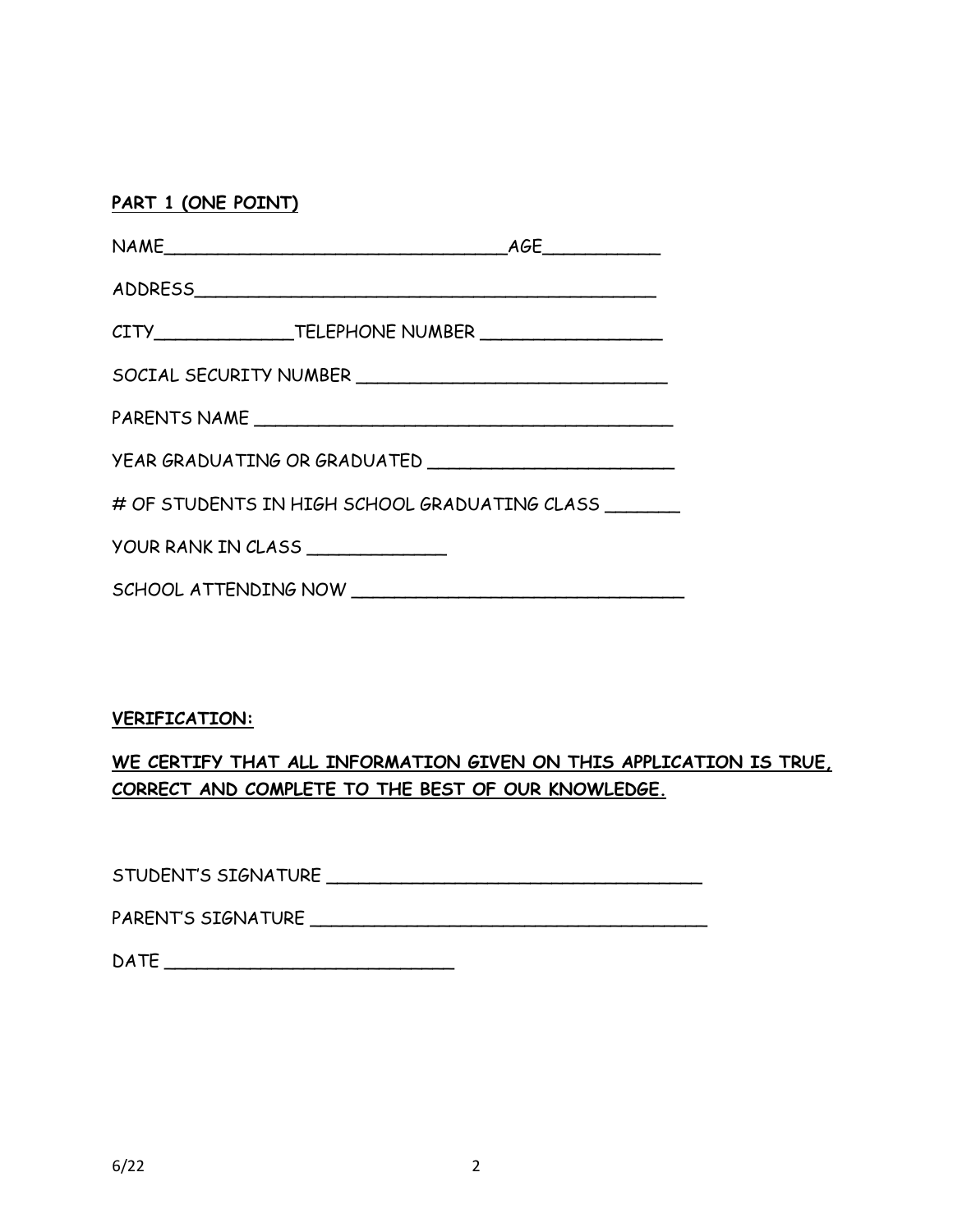## **PART 2 (2 POINTS)**

#### **EDUCATIONAL PLANS FOR THE NEXT YEAR**

School I Plan To Attend: \_\_\_\_\_\_\_\_\_\_\_\_\_\_\_\_\_\_\_\_\_\_\_\_\_\_\_\_\_\_\_

Located At: \_\_\_\_\_\_\_\_\_\_\_\_\_\_\_\_\_\_\_\_\_\_\_\_\_\_\_\_\_\_\_\_\_\_\_\_\_\_\_\_

Reasons for Choosing This School: \_\_\_\_\_\_\_\_\_\_\_\_\_\_\_\_\_\_\_\_\_\_\_\_\_\_\_\_\_\_\_\_\_\_\_\_\_\_\_\_\_\_\_\_\_\_\_\_\_\_\_\_\_\_\_

My Field of Study Will Be: \_\_\_\_\_\_\_\_\_\_\_\_\_\_\_\_\_\_\_\_\_\_\_\_\_\_\_\_\_\_

#### **PART 3**

**CATEGORIES ENTERED IN THE FAIR** (One point each-Maximum 10 points) Only (1) item can be entered in (Other) category.

Check The Categories Entered:

| $Clothing$ <sub>___</sub>                     | Household Arts_        |
|-----------------------------------------------|------------------------|
| Baked Products_                               | Educational Exhibits   |
| Photography __                                | Flowers & Plants       |
| Livestock Skill-A-Thon _                      | Market Hogs_           |
| Poultry $\_\_$                                | Goats $\_\_$           |
| Dairy Cattle                                  | Breeding Beef Cattle   |
| Prospect Steer_                               | Feeder Steer __        |
| Beef Cattle Grooming Contest _ Fair Pageant _ |                        |
| Horse Show __                                 | $Chain$ Saw $\_\_$     |
| Apiary __                                     | Floral Arrangements __ |
| $Collections$ <sub>__</sub>                   | Place Settings ___     |
| Ultrasound Meat Judging                       | Poetry $\_\_$          |
|                                               |                        |

#### **PART 4**

Other \_\_

# **YEARS OF INVOLVEMENT IN THE FAIR WITH ENTRIES LISTED ABOVE FOR THE PAST 9 YEARS; INCLUDING CURRENT YEAR (ONE POINT EACH)**

YEARS INVOLVED:

2012 \_ 13 \_ 14 \_ 15 \_ 16 \_ 17 \_ 18 \_ 19 \_ 20 \_ 21 \_ 22 \_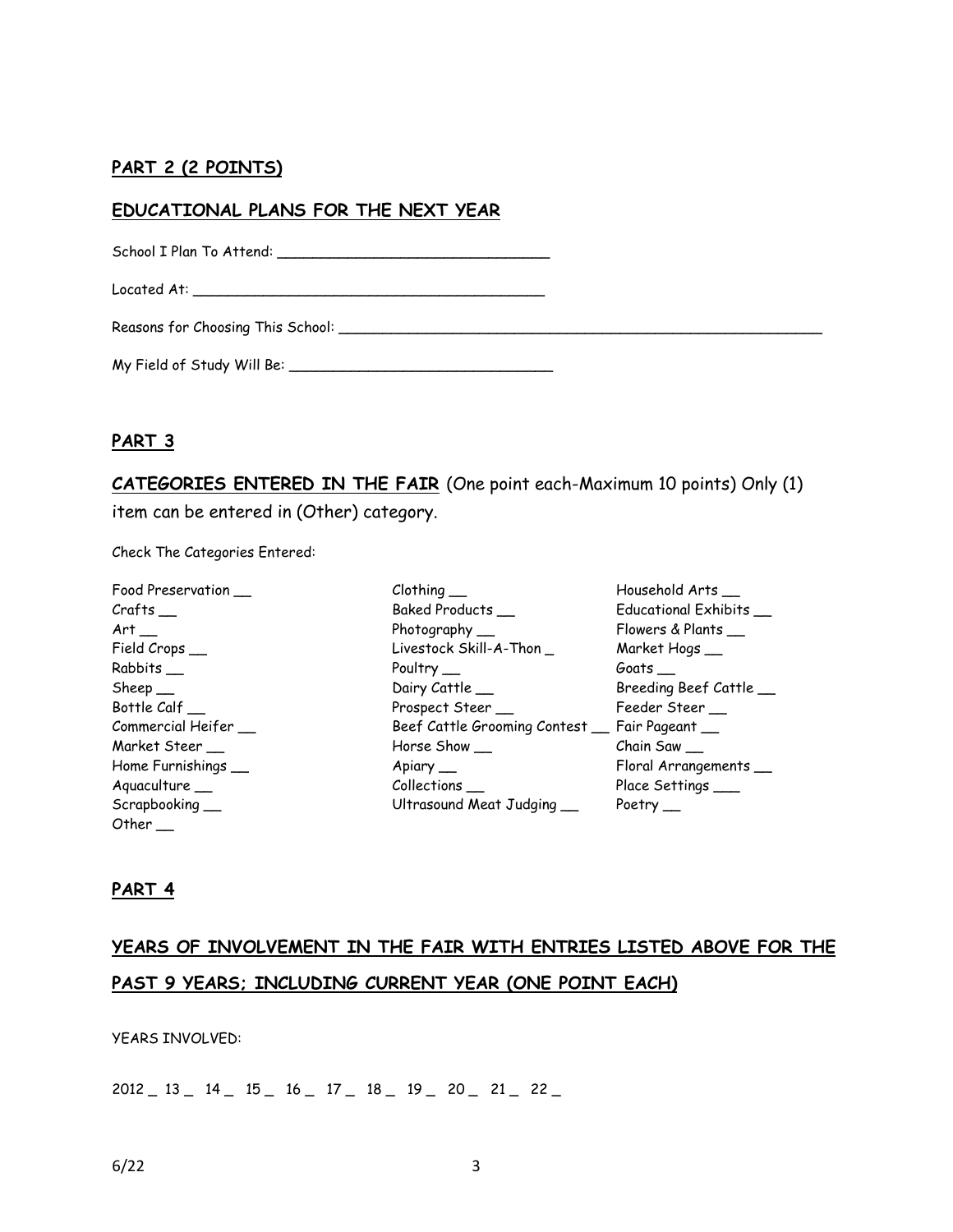## **PART 5**

**IN ESSAY FORM, EXPLAIN YOUR INVOLVEMENT WITH THE CATEGORIES CHECKED IN PART 3 AND EXPRESS WHAT KNOWLEDGE YOU HAVE ACQUIRED FROM PARTICIPATING IN THE FAIR CATEGORIES.** Again, a typed format is preferred and spelling and grammar is always considered a high priority. (Maximum 10 Points)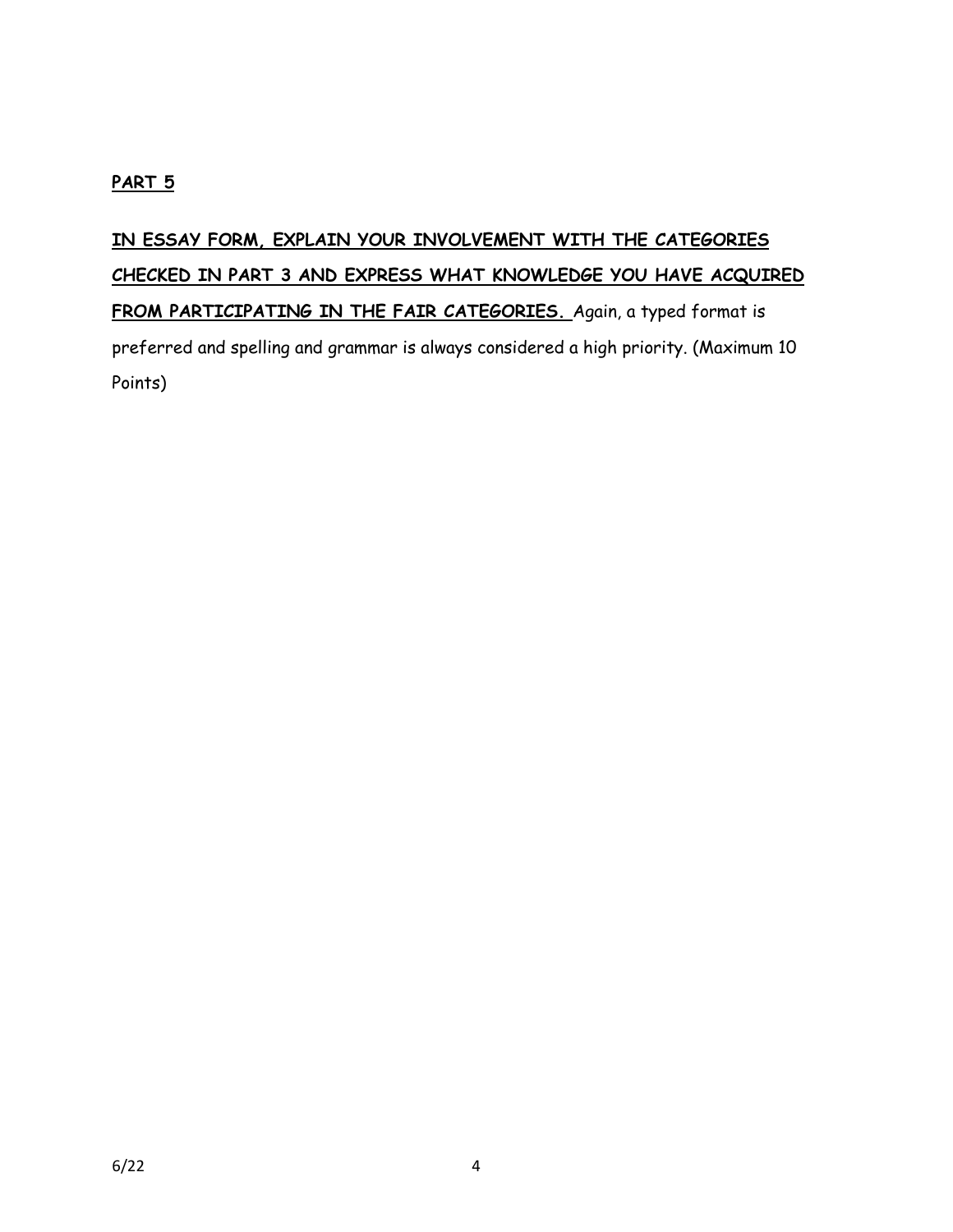#### **PART 6**

# **OTHER INVOLVEMENTS: CLUBS, ORGANIZATIONS, ACTIVITIES OTHER THAN THE FAIR. (1 POINT EACH-MAXIMUM 5 POINTS)**

CHECK THE ACTIVITIES YOU ARE OR HAVE BEEN INVOLVED WITH:

| $4-H$               | $Church$ <sub>—</sub> | $Choir \_$             |
|---------------------|-----------------------|------------------------|
| Shooting Sports ___ | Quiz Bowl __          | Student Publications _ |
| Art                 | $FBLA$ <sub>--</sub>  | $FCA$ <sub>—</sub>     |
| $FFA$ <sub>--</sub> | Band __               | $Cheer$ <sub>--</sub>  |
| Interact            | Beta                  | Key Club __            |
| $NHS$ <sub>—</sub>  | FIRST Robotics        | Student Council        |
| Language Clubs_     | Athletics_            | Scouts_                |
| OTHER               |                       |                        |